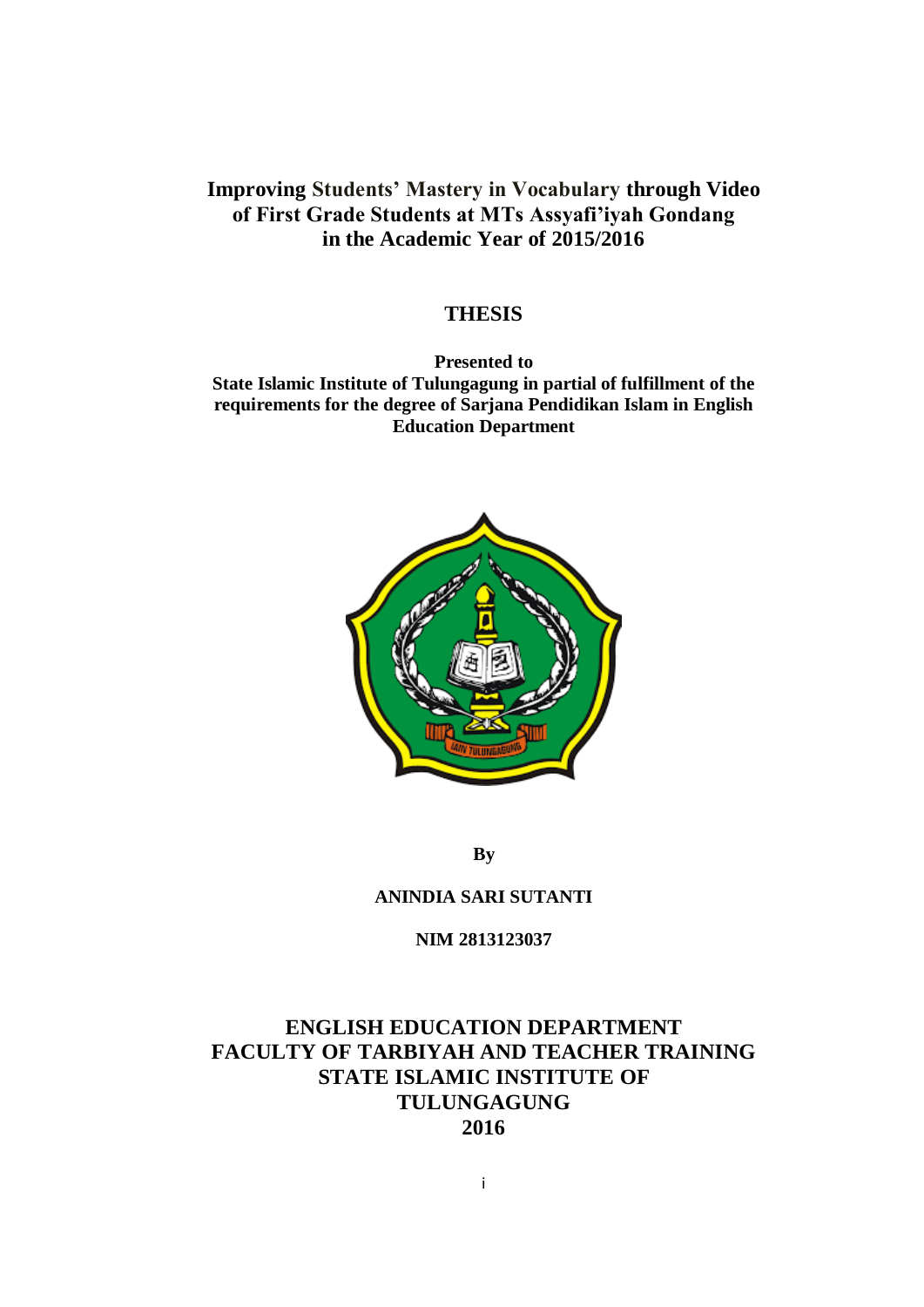## **ADVISOR'S APPROVAL SHEET**

This is to certify that the *Sarjana* thesis of "Improving Students' Mastery in Vocabulary through Video of First Grade Students at MTs Assyafi'iyah Gondang in the Academic Year of 2015/2016" was written by Anindia Sari Sutanti, Student Registered Number of 2813123037 has been approved by the thesis advisor for further approval by the Board of Examiners.

Tulungagung, July  $20^{th}$   $2016$ 

Advisor,

Muh. Basuni, M.Pd NIP. 19780312 200312 1 001

Approved by

The Head of English Education Department

Dr. Arina Shofiya, M.Pd NIP. 19770523 200312 2 002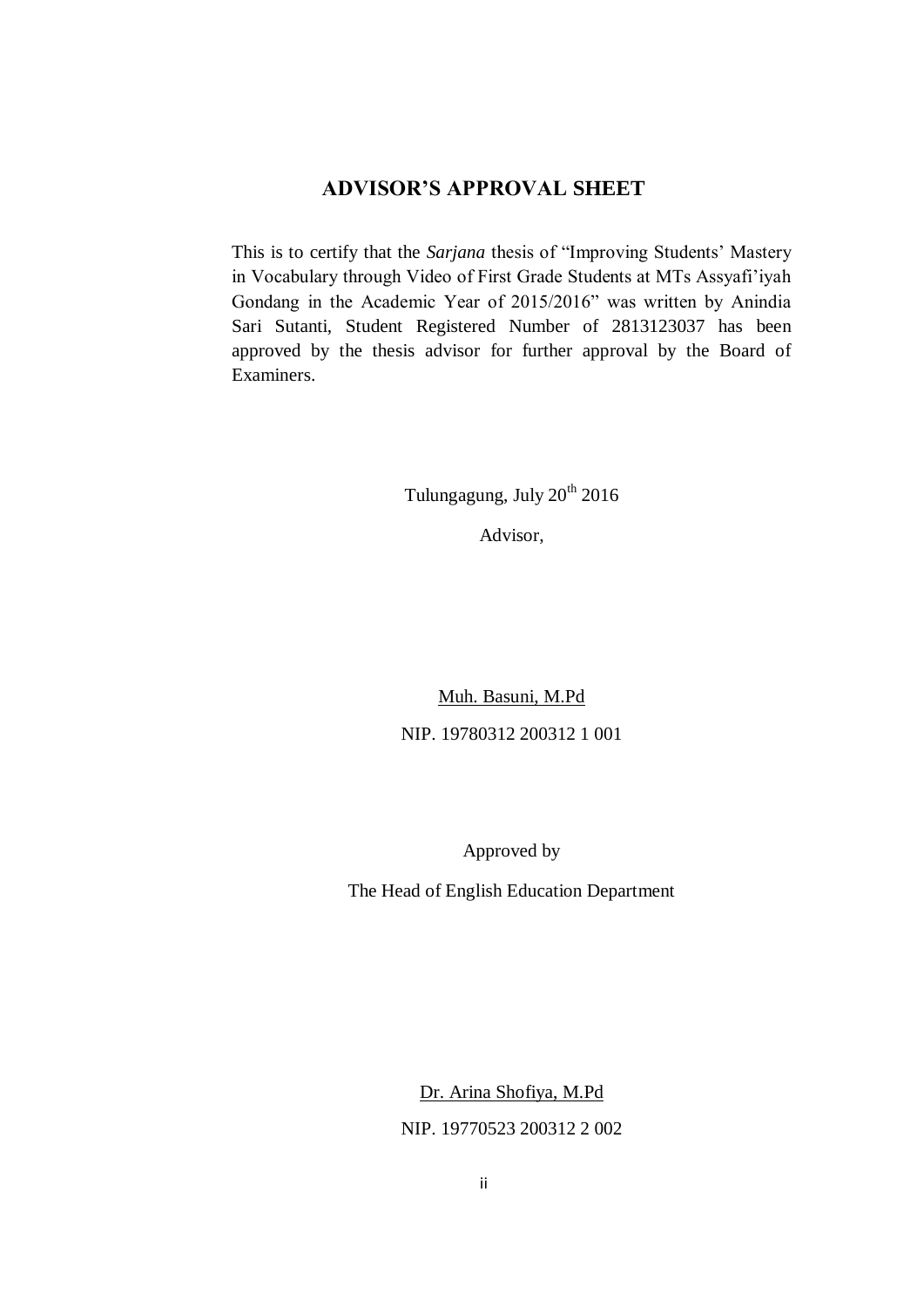## **BOARD OF THESIS EXAMINERS'APPROVAL SHEET**

This is to certify that the *Sarjana* thesis of "Improving Students' Mastery in Vocabulary through Video of First Grade at MTs Assyafi'iyah Gondang in the Academic Year of 2015/2016" was written by Anindia Sari Sutanti, Student Registered Number of 2813123037 has been approved by the Board of Examiners as the requirement for the degree of Sarjana Pendidikan Islam in English Education.

Tulungagung, July  $20<sup>th</sup>$  2016

Board of Thesis Examiners

Chair, Secretary,

Dr. Erna Iftanti, S.S., M.Pd Muh. Basuni, M.Pd NIP. 19720307 200901 2 002 NIP. 19780312 200312 1 001

Main Examiner

Prof. Dr. H. Imam Fu'adi, M.Ag NIP. 19690331 199403 1 002

Approved by

The Dean of Faculty of Tarbiyah and Teacher Training

Dr. H. Abd. Aziz, M.Pd.I NIP. 19720601 200003 1 002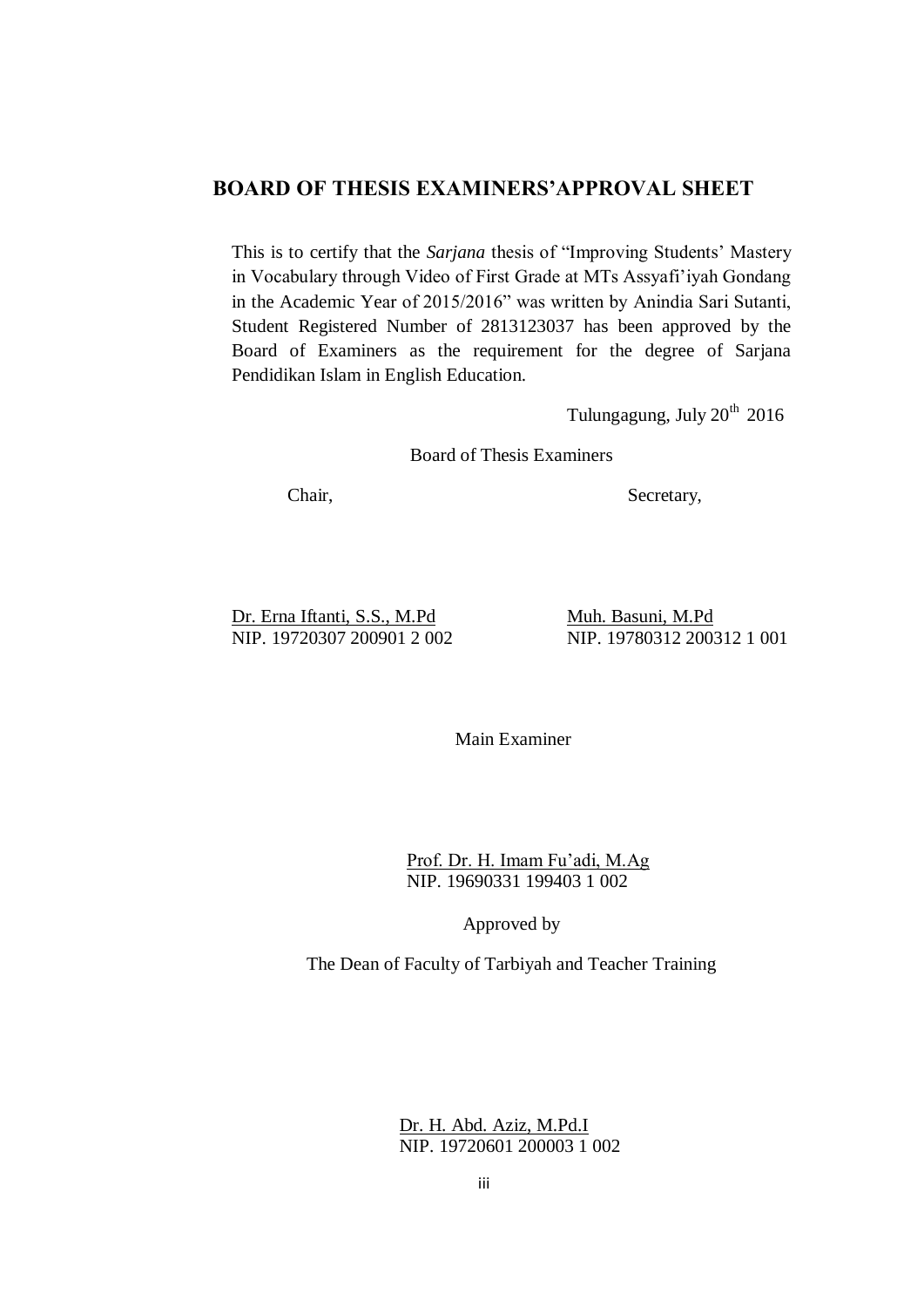*MOTTO* 

# *Do the best and pray. God will*

# *take care of the rest.*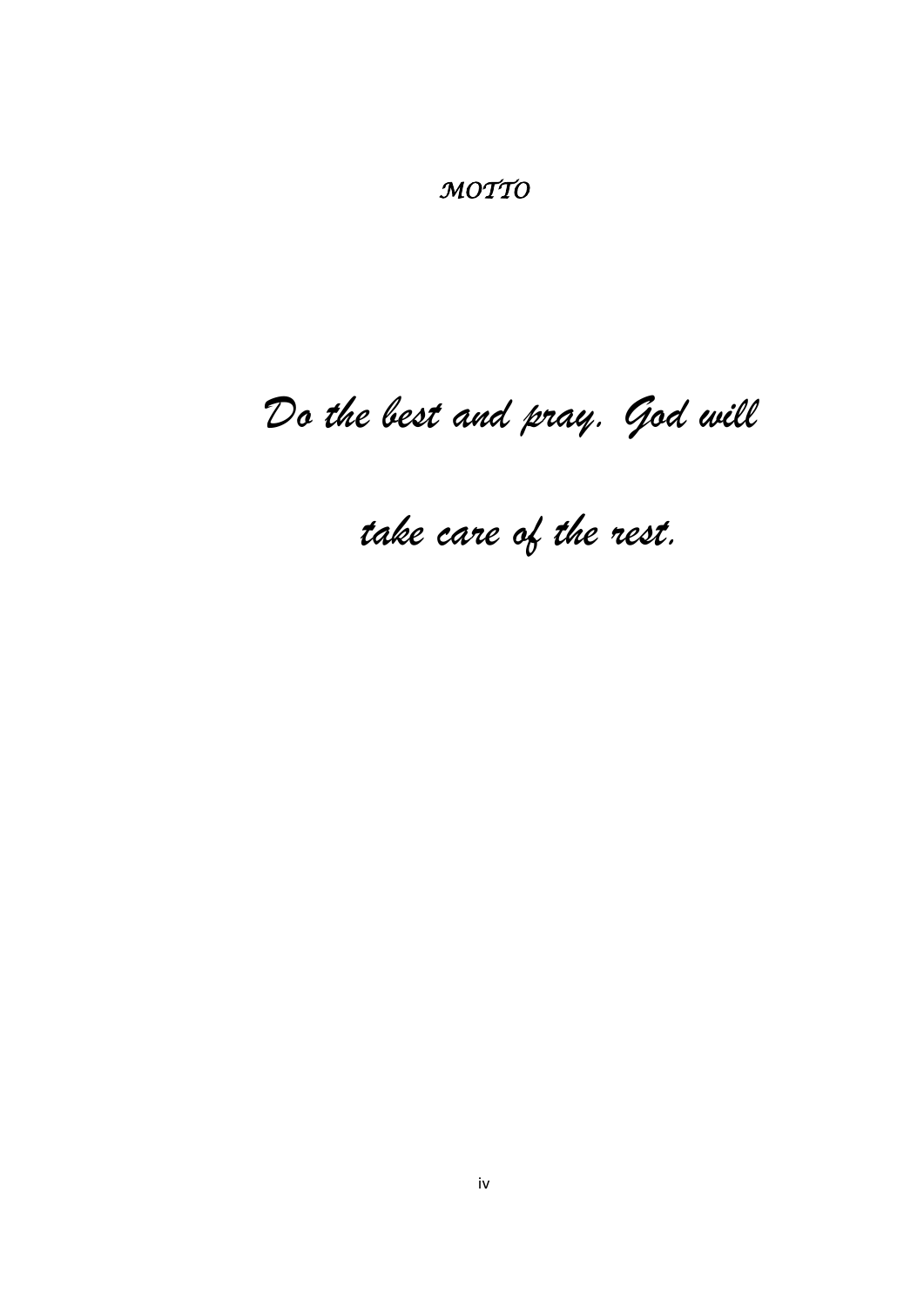# *DEDICATION*

*After finishing this thesis, I want to dedicate this thesis to:*

- *1. My beloved parents Eko Sumarji and Suparmi who always pray for my success and who always give attention and motivation to me. Thanks for your affection and endless love*
- *2. My beloved brothers Rafinda Arya Wiratama and Andi Sutanto who always comforting and gives motivation in finishing this thesis*
- *3. My beloved advisor Muh. Basuni, M.Pd , and all my lecture in the English department who always guide and give me precious knowledge*
- *4. My close friend Eliya, and all of TBI B class whom I love and thanks for all*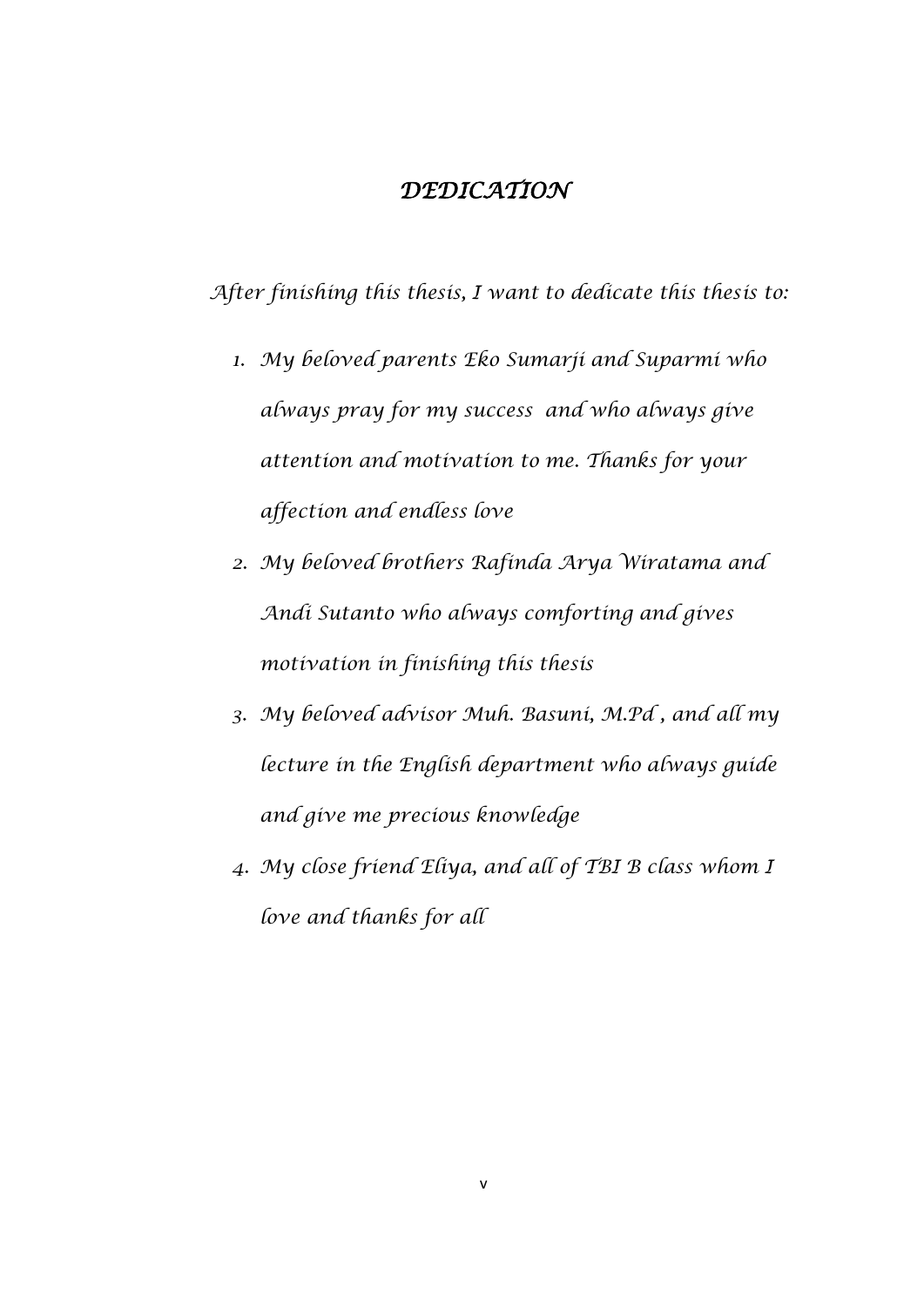## **DECLARATION OF AUTHORSHIP**

#### The Undersigned

| Name       | : Anindia Sari Sutanti                                     |
|------------|------------------------------------------------------------|
|            | Place, date of birth : Tulungagung, March $3^{rd}$ 1994    |
| Address    | : Ds. Jarakan RT/RW 03/02 Kec. Gondang Kab.<br>Tulungagung |
| Department | : Islamic Education Department (Tarbiyah)                  |
| Program    | : English Department                                       |

States that this thesis is truly my original work. It does not incorporate any material previously written or published by another person except those as indicated in quotation and bibliography. Due to the fact, I am the only person responsible for this thesis. If a letter time it is found that this thesis is a product plagiarism, I am willing to accept any legal consequences that may be imposed to me.

Tulungagung, July  $20^{th}$   $2016$ 

Writer,

Anindia Sari Sutanti NIM 2813123037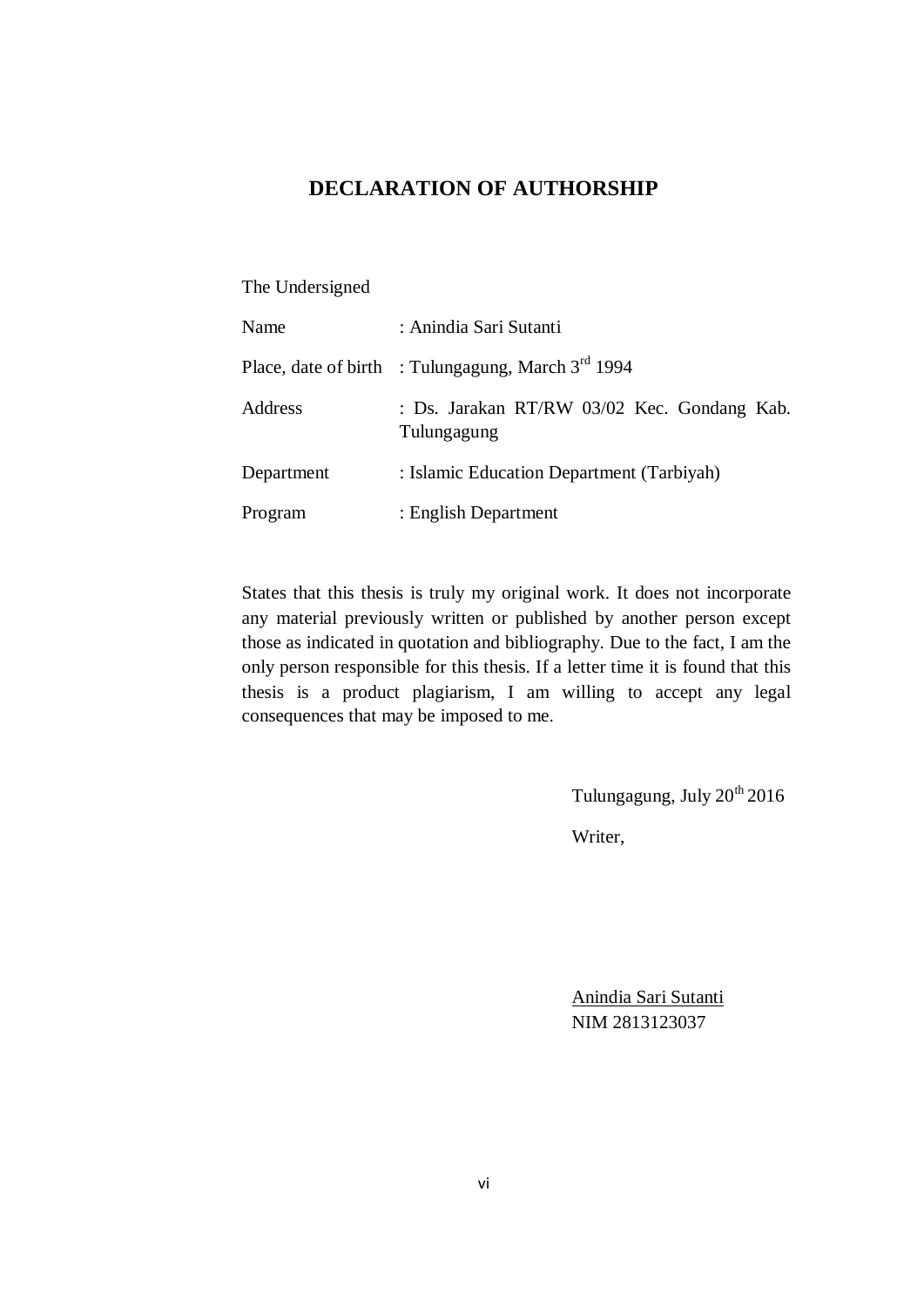#### **ABSTRACT**

Sutanti, Anindia Sari. Student Registered Number : 2813123037, 2016. *Improving Students' Mastery in Vocabulary through Video of First Grade Students at MTs Assyafi'iyah Gondang in the Academic Year of 2015/2016*, Sarjana Thesis . English Education Department Faculty Of Tarbiyah And Teacher Training State Islamic Institute (IAIN) of Tulungagung Advisor : Muh. Basuni, M.Pd.

Keywords : mastery, vocabulary, video

Vocabulary is the central and very important component to learn a foreign language. Therefore, the students should have to obtain vocabulary mastery. One of component that links the listening, speaking, reading is vocabulary. If the students have limited vocabulary, it means that they will find difficulties in understanding English. To prepare students who are having good ability in communicating, the teacher should pay attention much in teaching vocabulary. Improving Students' Mastery in vocabulary through Video of First Grade Students at MTs Assyafi'iyah Gondang in the Academic Year of 2015/2016

The research problem formulation is how can video improve the students' vocabulary mastery of first grade students at MTs Assyafi'iyah Gondang in the academic year of 2015/2016? The purpose of the research is to identify how can video improve the students' vocabulary mastery of first grade students at MTs Assyafi'iyah Gondang in the academic year of 2015/2016.

The design used in this research is classroom action research (CAR). The subject of this research is the students of Class VII-B selected as the subject of the study which consisted of 30 students, 16 males and 14 females were considered representative enough for the purpose of this study

The results of classroom action research (CAR) is that video can be used to improve the students vocabulary mastery achievement. That improvement could be seen through some points. The students' improvement can be clearly seen from the mean score of the pre-test, post-test 1 and post-test 2. In the pre-test, the students mean score was 58.53 point, in the post-test 1 the mean value was 68 point, while in the post-test 2 the mean value was 81.33 point. The total mean scores of cycle 2 was also higher than cycle 1. It clearly proved that the ability of the students in vocabulary mastery was improved from cycle to cycle after they had been taught through video. The Video given from the teacher helps the students to improve their vocabulary mastery achievement. By applying video, it help them avoid the same mistakes in the future because the students were interested in it and would remember the content of video. The teacher should also give the direct feedback if there are some students who have mistakes.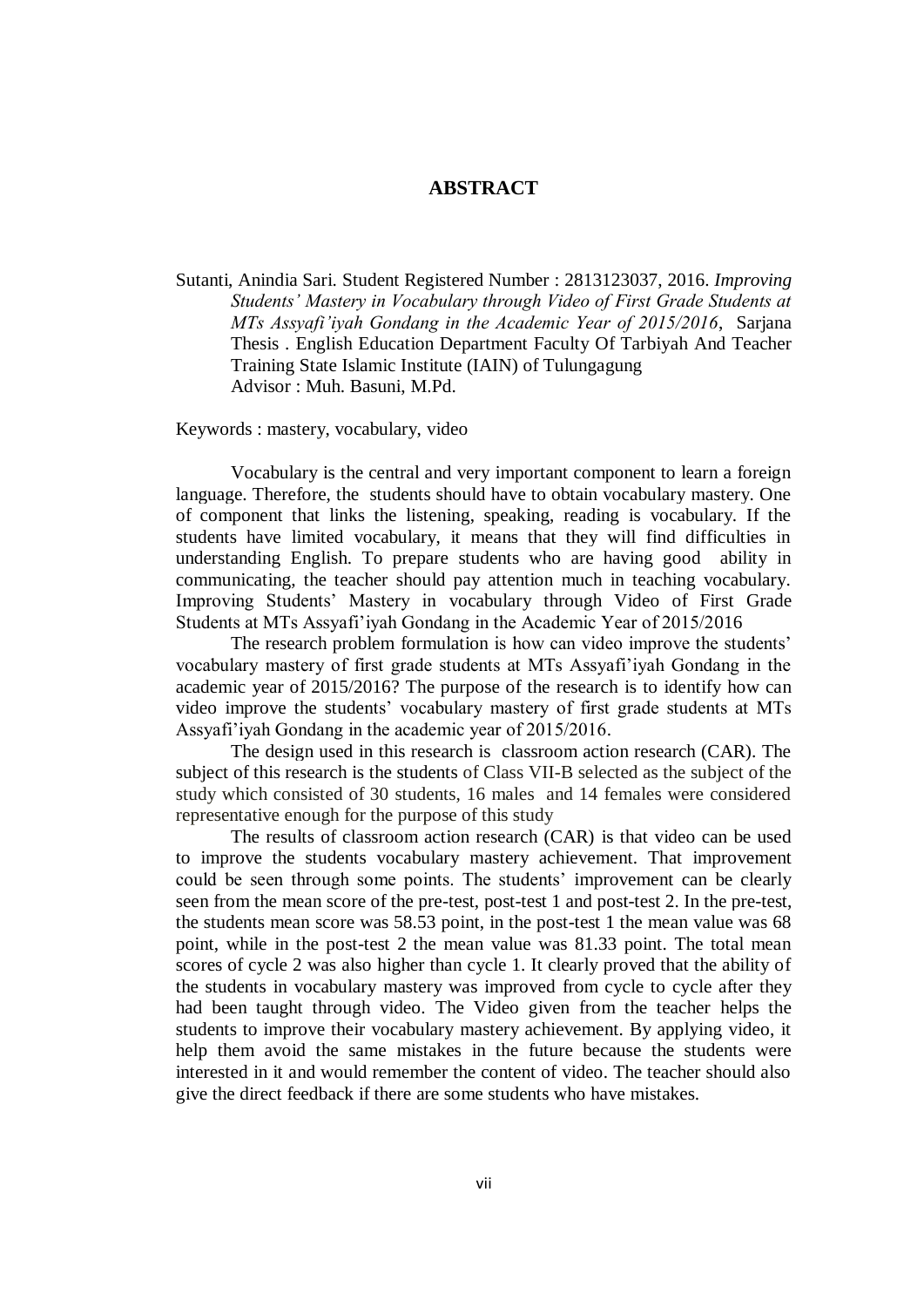#### **ABSTRAK**

Sutanti, Anindia Sari. Nomor Induk Siswa : 2813123037, 2016, Meningkatkan Penguasaan Kosakata Siswa melalui Video Siswa Kelas Satu di MTs Seperti Syafi'iyah Gondang di Tahun Akademik 2015/2016, Skripsi. Pendidikan Bahasa Inggris. Institut Agama Islam Negeri (IAIN) Tulungagung.

Pembimbing: Muh. Basuni, M.Pd.

**Keywords** : penguasaaan, kosa kata, video.

Kosa kata merupakan komponen utama dan sangat penting untuk belajar bahasa asing. Oleh karena itu, siswa harus memiliki kemampuan penguasaan kosa kata. Salah satu komponen yang menghubungkan mendengarkan, berbicara, membaca adalah kosa kata. Jika siswa memiliki kosa kata yang terbatas, berarti bahwa mereka akan menemukan kesulitan dalam memahami bahasa Inggris. Untuk mempersiapkan siswa yang mempunyai kemampuan yang baik dalam berkomunikasi, guru harus memperhatikan banyak dalam mengajar kosa kata. Meningkatkan penguasaan siswa dalam kosa kata melalui video di MTs Assyafi'iyah Gondang di Tahun Akademik 2015/2016. Perumusan masalah penelitian adalah bagaimana video dapat meningkatkan penguasaan kosa kata pada siswa di MTs Assyafi'iyah Gondang pada tahun akademik 2015/2016? Tujuan dari penelitian ini adalah untuk mengidentifikasi bagaimana video dapat meningkatkan penguasaan kosa kata siswa di MTs Assyafi'iyah Gondang pada tahun akademik 2015/2016.

Desain yang digunakan dalam penelitian ini adalah penelitian tindakan kelas (PTK). Subjek penelitian ini adalah siswa Kelas VII-B terpilih sebagai subjek studi yang terdiri dari 30 siswa, 16 laki-laki dan 14 perempuan dianggap cukup representatif untuk tujuan penelitian ini

Hasil penelitian tindakan kelas (PTK) adalah video yang dapat digunakan untuk meningkatkan siswa prestasi penguasaan kosa kata. perbaikan bisa dilihat melalui beberapa poin. Peningkatan siswa dapat dengan jelas terlihat dari skor rata-rata dari pre-test, post-test 1 dan post-test 2. Dalam pre-test, siswa berarti skor adalah 58,53 poin, di post-test 1 nilai rata-rata adalah 68 poin, sementara di posttest 2 nilai rata-rata adalah 81,33 poin. Nilai rata-rata total siklus 2 juga lebih tinggi dari siklus 1. Hal ini membuktikan bahwa kemampuan siswa dalam penguasaan kosa kata meningkat dari siklus ke siklus setelah belajar melalui video. Video yang diberikan oleh guru membantu siswa untuk meningkatkan prestasi penguasaan kosakata mereka. Dengan menerapkan video, akan membantu mereka menghindari kesalahan yang sama di masa yang akan datang karena siswa tertarik dan akan ingat dengan isi video. Guru juga harus memberikan langsung umpan balik jika ada siswa yang memiliki kesalahan.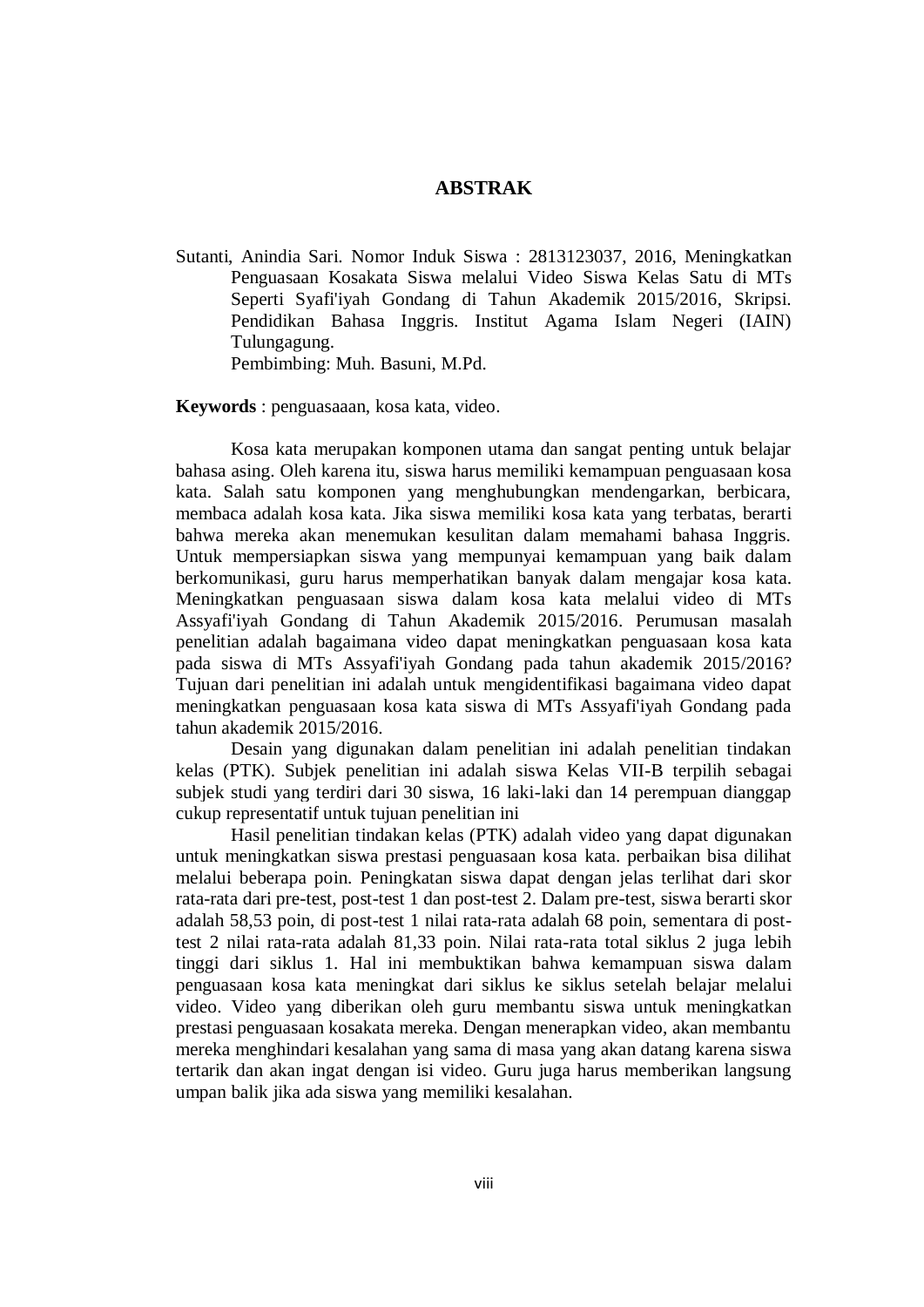#### **ACKNOWLEDGEMENT**

In the name of Allah, The Most Beneficient and The Most Merciful. All praises are to Allah SWT for all the blesses so that the writer can accomplish this thesis. In additional, may peace and salutation be given to the prophet Muhammad SAW who has taken all human being from the Darkness to the Lightness.

The writer would like to express the genuine gratitude to Dr. H. Abd. Aziz, M.Pd.I., the Dean of Faculty of Tarbiyah and Teacher Tranning of IAIN Tulungagung for his permission to write this thesis. Dr. Arina Shofiya, M.Pd., the Head of English Education Department who has given me some information so the writer can accomplish this thesis.

I am sincerely grateful to my thesis advisor, Muh. Basuni, M.Pd., for his invaluable guidance, suggestion, and feedback during completion of this thesis and all the lecturers.

I would also like to extend my gratitude to Drs. H. Sutarkim, the Headmaster of MTs. Assyafi'yah Gondang in academic year 2015/2016 for giving permission to conduct this research. And Anik Rahmatuningsih, S.Pd.I, the English teacher of MTs Assyafi'iyah Gondang thanks for help to complete this thesis. The second grades of MTs Assyafi'iyah Gondang in academic year 2015/2016 for the cooperation as the sample of this research.

I am also grateful to all my friends, for supporting me with their sincere friendship. I feel very happy with their criticism and suggestions toward the thesis I wrote. Their criticism and suggestions have been very helpful for the accomplishment of my thesis. It is my prayer to my gracious Lord to bless all who have so kindly supported and fostered me through all this time.

The writer realizes that this research is far from being perfect. Therefore, any constructive criticism and suggestion will be gladly accepted.

Tulungagung, July  $20^{th}$   $2016$ 

Writer,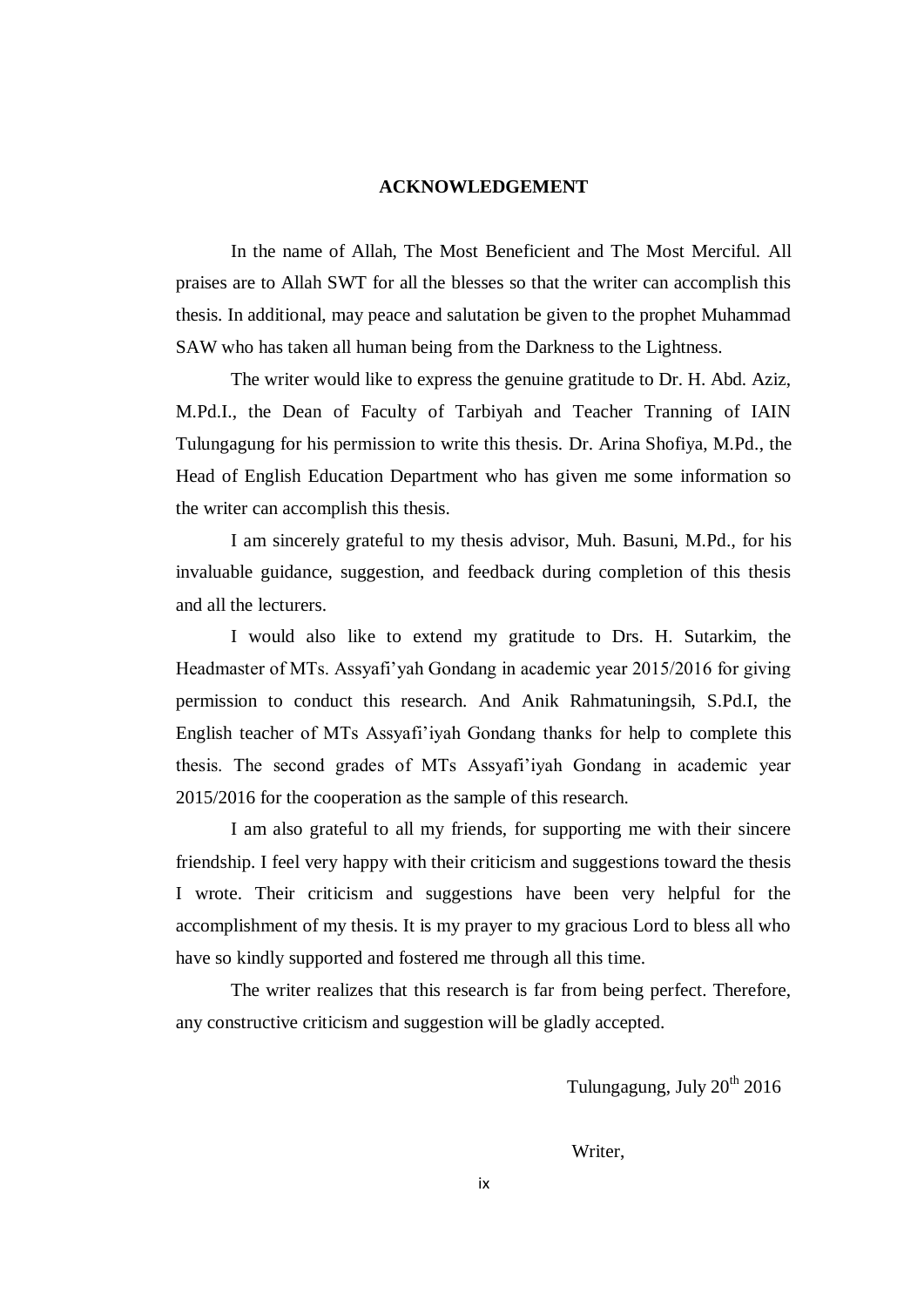# **TABLE OF CONTENT**

## **CHAPTER I INTRODUCTION**

# CHAPTER II REVIEW OF RELATED LITERATURE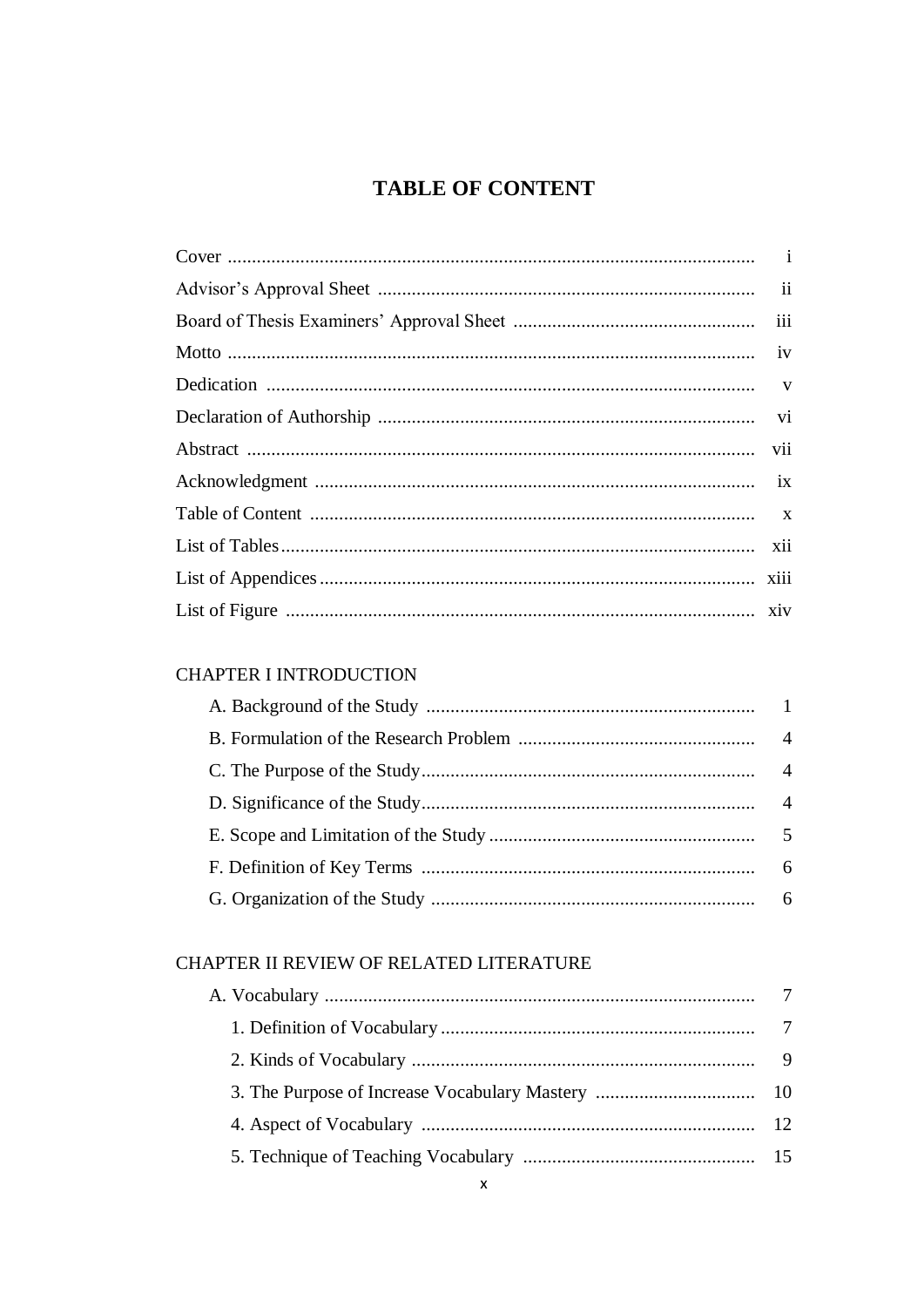| 3. Improve Mastery Vocabulary Using Video Teaching Technique 20 |
|-----------------------------------------------------------------|
|                                                                 |
|                                                                 |

## CHAPTER III RESEARCH METHOD

## CHAPTER IV FINDINGS AND DISCUSSION

| A. Findings          |  |
|----------------------|--|
| <b>B.</b> Discussion |  |

## CHAPTER V CONCLUSION AND SUGGESTION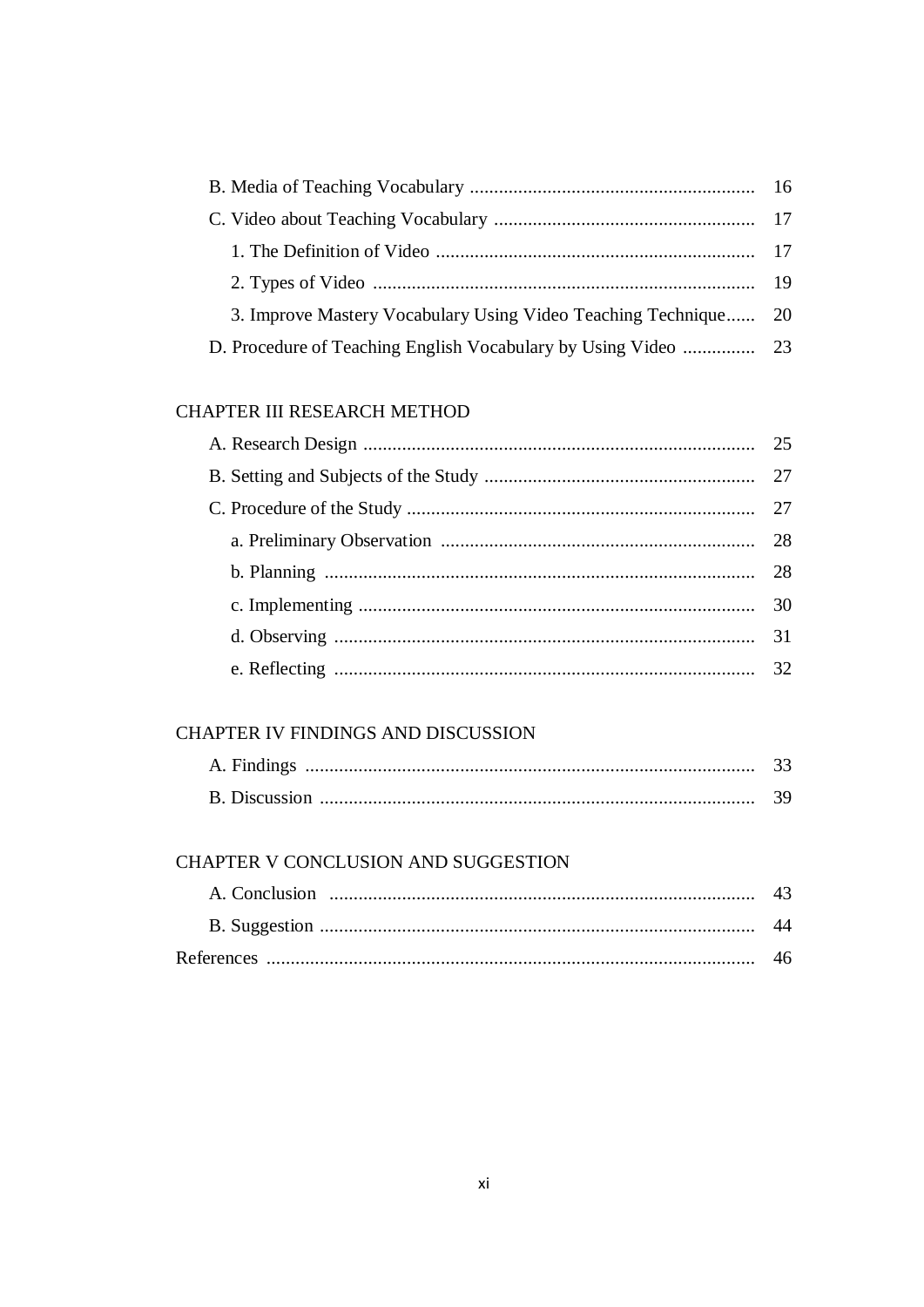# **LIST OF TABLES**

|  | 39 |
|--|----|
|  |    |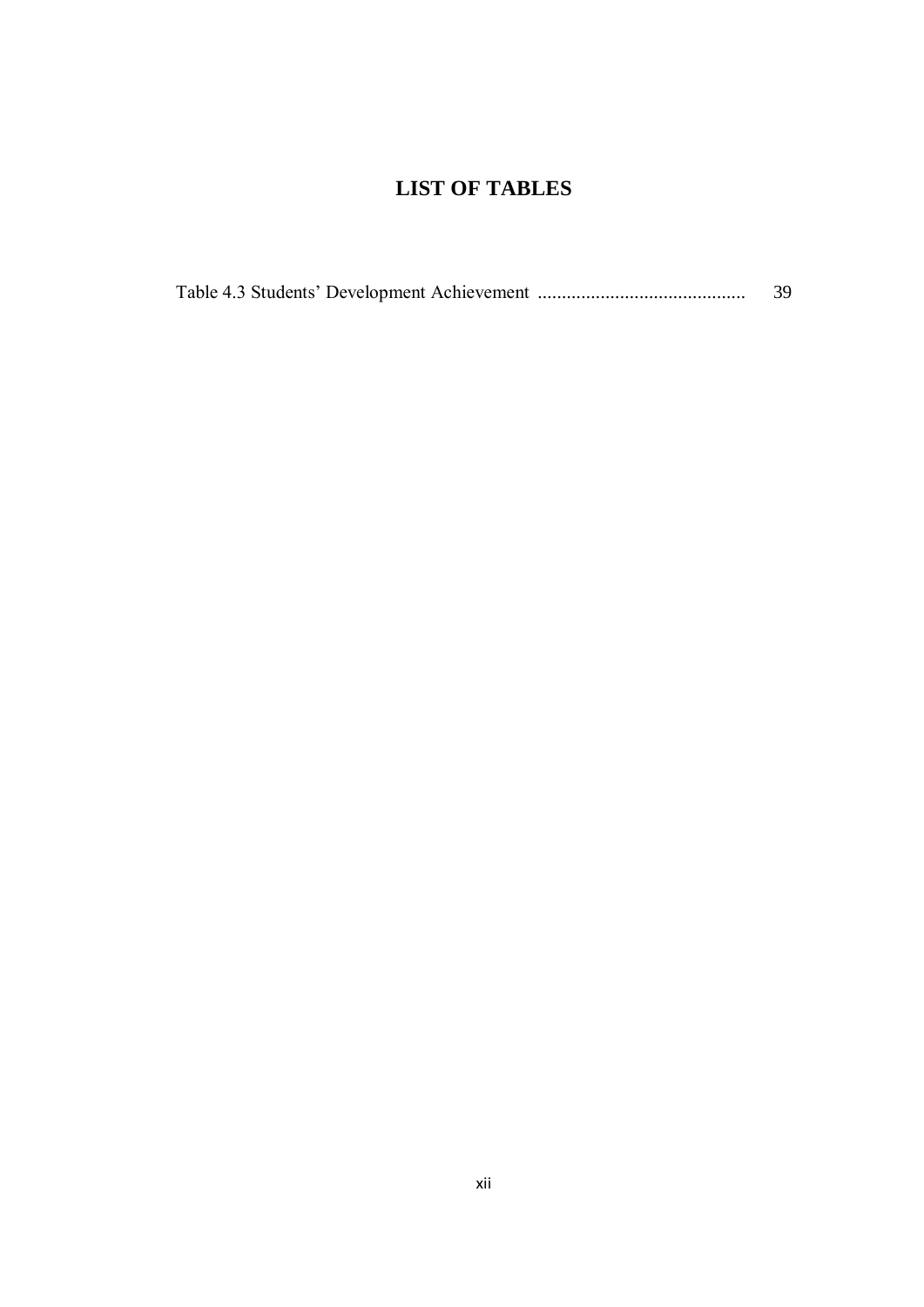# **LIST OF APPENDICES**

| Instrument of Preliminary Test, Test in Cycle 1, and Test in Cycle 2  Appendix 3 |  |
|----------------------------------------------------------------------------------|--|
|                                                                                  |  |
|                                                                                  |  |
|                                                                                  |  |
|                                                                                  |  |
|                                                                                  |  |
|                                                                                  |  |